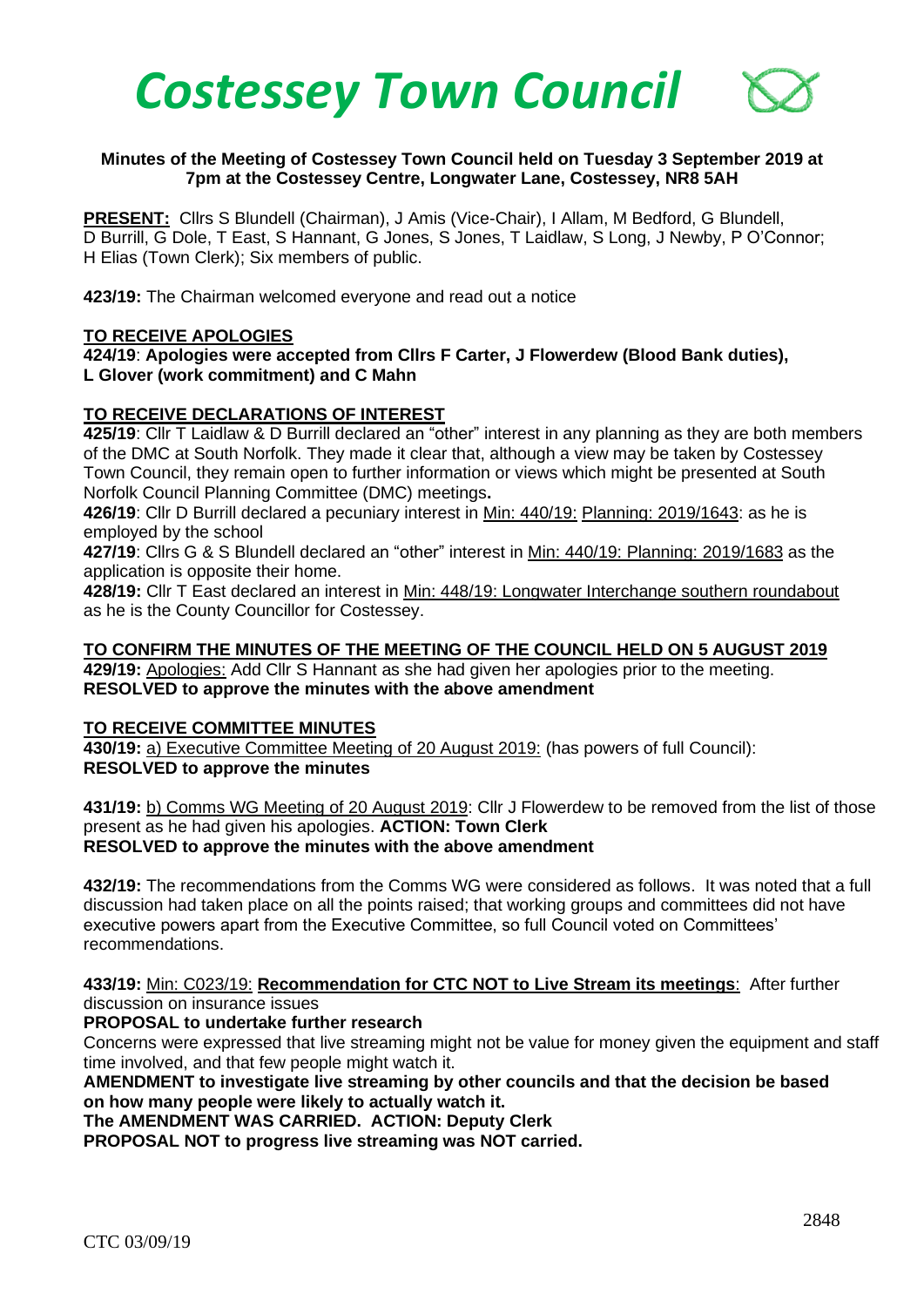## **434/19:** Min: C024/19: **Recommendation To only communicate office e-mails via**

**@costesseytc.org:** Some councillors expressed concern that if they had to change from their longstanding e-mail addresses used for Council work to the @costesseytc.org address it would confuse residents and prevent councillors from carrying out their roles.

**PROPOSAL to only communicate office e-mails via @costesseytc.org was NOT carried**

**435/19:** Min: C022/19: Microphones: Costs to be discussed by Comms WG when obtained. **ACTION: Deputy Clerk & Comms WG**

**TO RECEIVE UPDATES ON MATTERS IN THE MINUTES NOT LISTED BELOW** (No resolutions) **436/19:** Greenhills Woods: Teleporter returning to the woods on 17 September. This will be there until the whole site is cleared, fires burnt up and timber sold and any remaining trees that are not viable will be sorted. Probably 1 week's work. The site will then be ready for mulching ready for replanting. **437/19:** Min: 335/19: Sensory Garden & "Appendix A": Suggestion that a sensory garden could also be placed in Husenbeth play area. Voluntary Tree Warden wished to contact Ormiston Victory Academy re digging and starting off plants.

**438/19:** Min: 406/19: Longwater Lane Pedestrian Crossing upgrade. RC Diocese had been written to, but no response as yet.

#### **439/19: RESOLVED TO ADJOURN THE MEETING FOR 15 MINUTES' PUBLIC PARTICIPATION**

**Items raised:** CTC Website potential improvements and flaws were raised along with the policies required. **The meeting was reconvened.**

## **TO MAKE RECOMMENDATIONS ON PLANNING APPLICATIONS, AND RECEIVE INFORMATION ON APPEALS & & OTHER PLANNING MATTERS**

**440/19: a) Planning applications for consideration:**

i) 2019/1643: Mr Fabrice Vinson: Ormiston Victory Academy, Middleton Crescent NR5 0PX Installation of 2 temporary classroom buildings - **Comment: Concern was expressed that the application had come in so close to the start of the school year - APPROVE and suggest a 5-Year time limit** 

ii) 2019/1683: Markyate Partnership Ltd: Land West of Poethlyn Drive, Queen's Hills Costessey Erection of 9 one bedroom flats with off-road parking, cycle and bin storage. Comments by 14 September 2019 - **With the approval of Council 2019/1683 was deferred to the ECM on 12 September when a second application at Queen's Hills would be considered alongside**.

**441/19: b) Information and planning decisions received from South Norfolk & Norfolk County Councils:** Information only – No decisions needed. Noted

## **FINANCE MATTERS:**

**442/19:** a) To approve the accounts for July 2019 and receive a budget report incl payments over £500: At the end of July council was 1/3 (33.3%) of the way through the financial year and was in budget by £124,965. Council had received the first instalment of the precept (£318,288). Some cost centres were showing a potential overspend, though many would even out over the year (eg Subscriptions at 80.2%) as these were paid annually at the beginning of the financial year. The potential overspends were offset by higher than anticipated income from hall hires at Breckland Hall (36.1%), The Costessey Centre (37.3%), Queen's Hills Community Centre (33.2%). Commission was also above what was anticipated. Burial & Memorial fees (8.7%) were sporadic and could not be accurately predicted, but were generally much lower than anticipated. Councillors had taken up the offer of training with enthusiasm, so budgets had been exceeded. The Property Maintenance EMR would be used to fund property maintenance and smooth out the peaks & troughs over years **RESOLVED to approve the accounts in the balance of £765,266.51**

**443/19:** b) To approve payment of the TT Jones invoice for £25,486.45 + VAT: Phase 2 of the works was progressing and the second instalment of Phase 2 was due. **RESOLVED to approve the TT Jones invoice for £25,486.45 + VAT. ACTION: Town Clerk**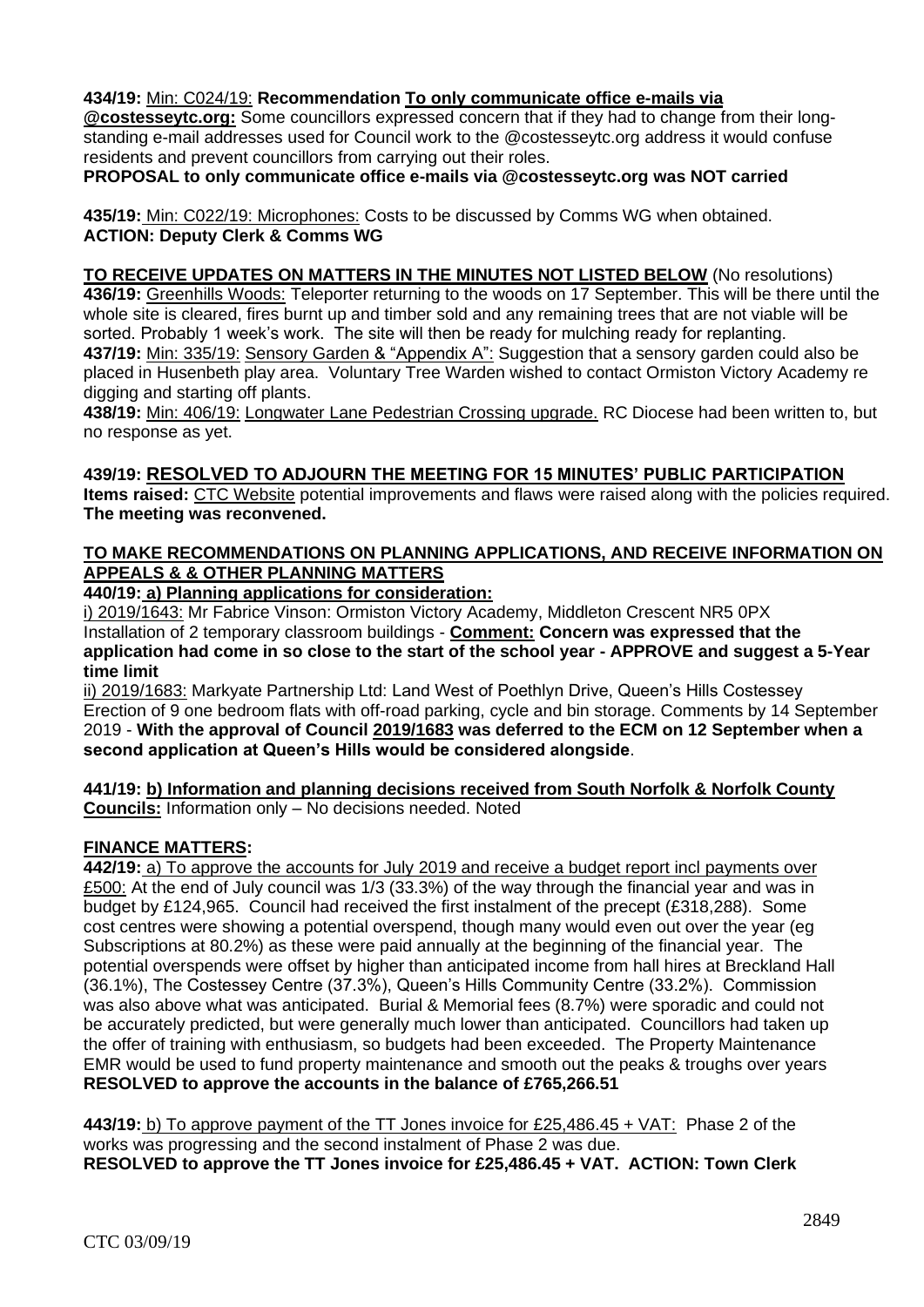# **TO SUPPORT THE CREATION OF A NEW DEMENTIA CAFÉ IN COSTESSEY (JN)**

**444/19:** The Alzheimer's Society had run a Dementia Café, but had withdrawn their support due to lack of funding. Age UK had also withdrawn their separate Pabulum Café. Alzheimer's Society would not run a new café, but would support a group of volunteers by providing games and art materials and attending meetings every other month to provide advice to clients. Request for a free room hire for the café and for CTC to cover the insurance. Queries were raised as to what training volunteers would need, the type of activity and whether clients would be charged, and several Councillors volunteered their help. **RESOLVED to support the Café with free room hire. ACTION: Town Clerk**

#### **TO CONSIDER THE SPECIALIST'S REPORT ON THE CHAFER GRUB AND THE OPTIONS FOR THE LONGWATER LANE PITCHES**

**445/19:** The full report had not arrived, but an interim report with quotes was considered. Chafer grubs have infested the whole of the 3 hectare field at Longwater, but are particularly bad on some of the pitches. The Head Groundsman is salvaging what he can with fertiliser and grass seed. No training was to take place and only matches on selective pitches as advised. The grubs have a 3-4 year life-cycle and as they rise to the surface in the warmth they are picked at by animals for food. The grubs eat dead grass roots, leaving the grass carpet loose which could be dangerous for footballers, and referees could stop matches if necessary. Queries were raised as to whether the amount of nematodes quoted would cover the whole field which would cost tens of thousands of pounds, or just the patches. Water would be essential for any of the treatments. The local farmer would spray the field for less than £200 including water. The field would need to be cordoned off for a day. Details to be clarified and fencing researched. **ACTION: Town Clerk**

**RESOLVED to go with the local farmer's spraying contractor and to undertake treatment as soon as possible**.

#### **TO RECEIVE AN UPDATE ON THE 2020 FETE FOLLOWING SUPPORT & COMPLIANCE GROUP MEETINGS 6, 13 & 20 AUGUST 2019**

**446/19:** The notes were accepted by full Council.

## **TO CONSIDER HIGHWAYS MATTERS**

**447/19:** a) Parish Partnerships: NCC response suggestion. No further information had been received so item was deferred to the following meeting.

**448/19:** b) To discuss planned improvements to Longwater Junction ref: PRA003 Lodge Farm Phase 2B: The works to turn the southern roundabout at Longwater into a "teardrop shape" are part of the S106 agreement to the Lodge Farm Phase 2 development which was consulted on in 2014. NCC had notified CTC that the work would start on 28 October, as the various "trigger points" had been reached on the development earlier than anticipated, but this was not enough notice and no updates or advance warnings had been received in the interim. The County Cllr had requested a meeting, but this had not been forthcoming. WSP were NCC's preferred contractors (also involved in the NWL road) with a NCC .gov e-mail address, but personnel were NOT NCC employees, rather outside contractors. WSP were apparently not aware of the Local Member Protocol. CTC had previously submitted a lengthy response (See supporting documents).

**RESOLVED to write to NCC stating that CTC were dissatisfied with the fact that no updates had been sent of the intention to go ahead with the works in the intervening 5 years since the consultation and that all relevant Councils should have been notified. ACTION: Town Clerk**

## **TO RECEIVE CORRESPONDENCE (verbal and written)**

**449/19:** a) Police Report & Crime figures: Police have done a 20 minute speed check in Longwater and 6 people were travelling in excess of 40 mph. The Chairman had been invited to travel in a Police vehicle. Speeding was also reported on Norwich Road.

## **TO RECEIVE DISTRICT COUNCILLORS REPORTS**

**450/19:** Noted